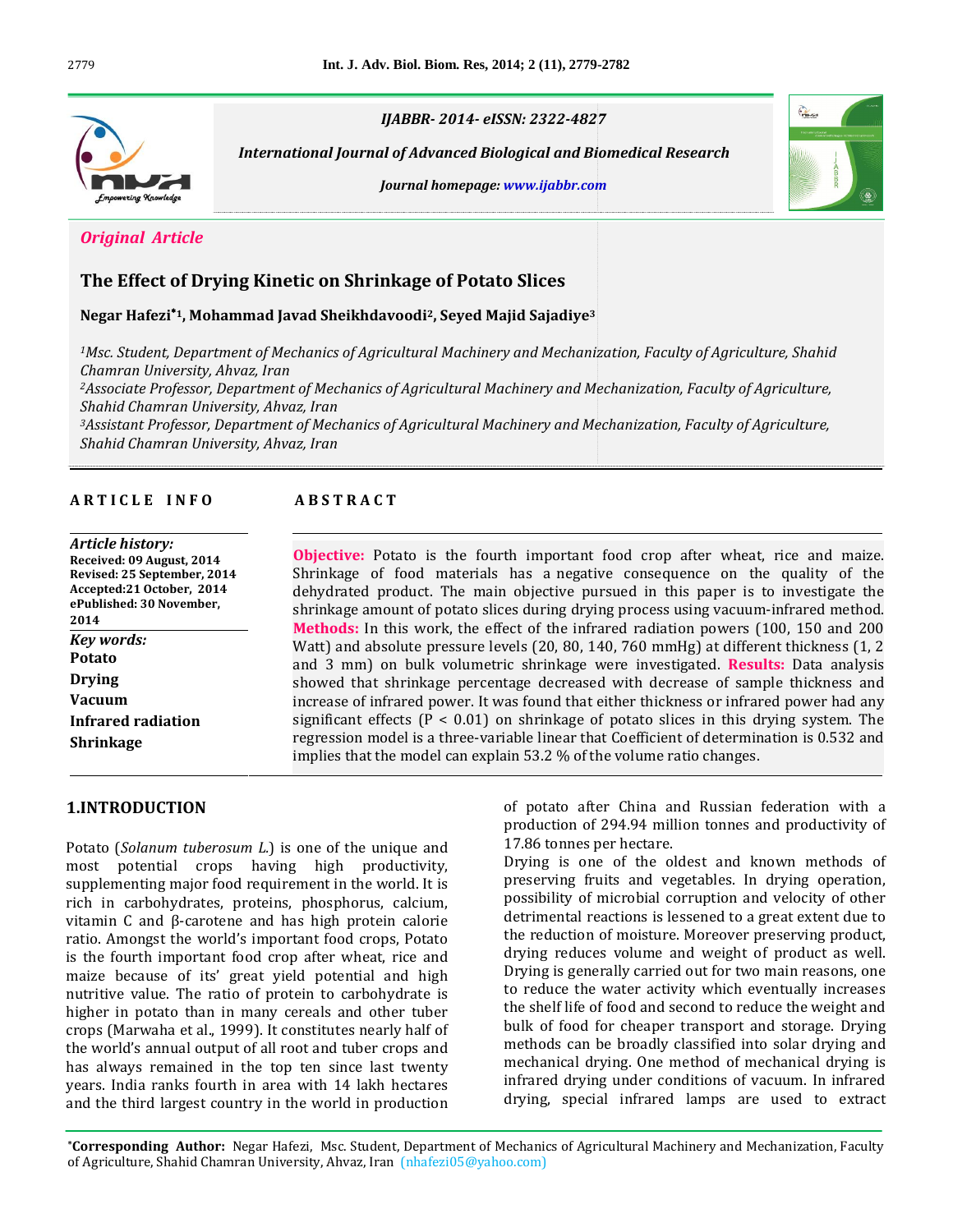<sup>2780</sup><br>Hafezi *et al/* Int. J. Adv. Biol<br>moisture from the material being dried. In this method. **Hafezi** *et al/* Int. J. Adv. Biol. Biom<br>sture from the material being dried. In this method,<br>air surrounding wet matter flows using a suction (vacuum pump) re from the material being dried. In this method,<br>surrounding wet matter flows using a suction<br>(vacuum pump) to remove humidity released by mo sture from the material being dried. In this method,<br>air surrounding wet matter flows using a suction<br>ce (vacuum pump) to remove humidity released by<br>matter from its vicinity in order for it to face less the air surrounding wet matter flows using a suction rounding wet matter flows using a suction<br>
uum pump) to remove humidity released by<br>
from its vicinity in order for it to face less<br>
while avoiding material surface saturation device (vacuum pump) to remove humidity released by<br>the matter from its vicinity in order for it to face less<br>resistance while avoiding material surface saturation A<br>with dump. In conditions of vacuum due to lack of oxygen the matter from its vicinity in order for it to face less<br>resistance while avoiding material surface saturation<br>with dump. In conditions of vacuum due to lack of oxygen<br>in drver ambiance and unwanted reduction of reactions resistance while avoiding material surface saturation<br>with dump. In conditions of vacuum due to lack of oxygen<br>in dryer ambiance and unwanted reduction of reactions<br>in food, the quality of dried food in this method is high with dump. In conditions of vacuum due to lack of oxygen the dump. In conditions of vacuum due to lack of oxygen<br>ver ambiance and unwanted reduction of reactions<br>d, the quality of dried food in this method is higher<br>the others (Motevali et al., 2011). Also applying in dryer ambiance and unwanted reduction of reactions ambiance and unwanted reduction of reactions<br>he quality of dried food in this method is higher (<br>others (Motevali et al., 2011). Also applying<br>in food drying causes expansion of air and in food the quality of dried food in this method is higher<br>e others (Motevali et al., 2011). Also applying<br>in food drying causes expansion of air and<br>and creates puff state in the matter. Using fruits than the others (Motevali et al., 2011). Also applying than the others (Motevali et al., 2011). Also applying<br>vacuum in food drying causes expansion of air and<br>vapour and creates puff state in the matter. Using fruits<br>dried chips has highly been developed in recent vears. im in food drying causes expansion of air and<br>ar and creates puff state in the matter. Using fruits<br>chips has highly been developed in recent years.<br>of fruits and vegetables, which are classified at the vapour and creates puff state in the matter. Using fruits<br>dried chips has highly been developed in recent years.<br>Chip of fruits and vegetables, which are classified at the<br>group of dried fruits and nut and consumed as dried chips has highly been developed in recent years. is highly been developed in recent years.<br>
and vegetables, which are classified at the<br>
ed fruits and nut and consumed as<br>
has nutritional value. In drying fruits and Chip of fruits and vegetables, which are classified at the its and vegetables, which are classified at the<br>dried fruits and nut and consumed as<br>tts, has nutritional value. In drying fruits and<br>chips, size and tissue of materials will tolerate group of dried fruits and nut and consumed as<br>refreshments, has nutritional value. In drying fruits and<br>vegetables chips, size and tissue of materials will tolerate<br>noticeable change due to the exit of moisture in a way refreshments, has nutritional value. In drying fruits and shments, has nutritional value. In drying fruits and<br>cables chips, size and tissue of materials will tolerate<br>eable change due to the exit of moisture in a way<br>change in size and type of shrinkage of product vegetables chips, size and tissue of materials will tolerate bles chips, size and tissue of materials will tolerate<br>hble change due to the exit of moisture in a way<br>nange in size and type of shrinkage of product<br>high effect on marketability and desirability of the noticeab that change in size and type of shrinkage of product<br>leaves high effect on marketability and desirability of the<br>product.<br>One of the most important physical changes that the For the product.<br>For the product on marketability and desirability of the product.<br>The of the most important physical changes that the<br>food suffers during drying is the reduction of its product.

he most important physical changes that the<br>fers during drying is the reduction of its<br>volume. Loss of water and heating cause One of the most important physical changes that the in the most important physical changes that the<br>fers during drying is the reduction of its<br>volume. Loss of water and heating cause<br>in the cellular structure of the food leading to food suffers during drying is the reduction of its<br>external volume. Loss of water and heating cause<br>stresses in the cellular structure of the food leading to<br>change in shape and decrease in dimension. Shrinkage external volume. Loss of water and heating cause<br>stresses in the cellular structure of the food leading to<br>change in shape and decrease in dimension. Shrinkage<br>of food materials has a negative consequence on the stresses in the cellular structure of the food leading to stresses in the cellular structure of the food leading to<br>change in shape and decrease in dimension. Shrinkage<br>of food materials has a negative consequence on the<br>quality of the dehydrated product. Changes in shape. ge in shape and decrease in dimension. Shrinkage<br>od materials has a negative consequence on the<br>ty of the dehydrated product. Changes in shape,<br>of volume and increased hardness cause in most of food materials has a negative consequence on the<br>quality of the dehydrated product. Changes in shape,<br>loss of volume and increased hardness cause in most<br>cases a negative impression in the consumer (Mayor quality of the dehydrated product. Changes in shape,<br>loss of volume and increased hardness cause in most<br>cases a negative impression in the consumer (Mayor<br>and Sereno, 2004). The removal of water during drying loss of volume and increased hardness cause in most<br>cases a negative impression in the consumer (Mayor<br>and Sereno, 2004). The removal of water during drying<br>of biological products leads to cellular structural cases a negative impression in the consumer (Mayor cases a negative impression in the consumer (Mayor<br>and Sereno, 2004). The removal of water during drying<br>of biological products leads to cellular structural<br>modifications due to reduced tension inside the cells. Freeno, 2004). The removal of water during drying<br>iological products leads to cellular structural Free Free Free and the shape and proportion causes alterations in the shape and proportional proportional proportional propo of biologi cal products leads to cellular structural<br>nns due to reduced tension inside the cells.<br>omenon causes alterations in the shape and<br>of products. Such changes, according to Yan et modifications due to reduced tension inside the cells. difications due to reduced tension inside the cells.<br>s phenomenon causes alterations in the shape and<br>eension of products. Such changes, according to Yan et<br>(2007), affect the physical properties of products This phenomenon causes alterations in the shape and<br>dimension of products. Such changes, according to Yan et<br>al. (2007), affect the physical properties of products<br>(including volume shrinkage rate) and modify the final dimension of products. Such changes, according to Yan et on of products. Such changes, according to Yan et<br>17), affect the physical properties of products<br>ng volume shrinkage rate) and modify the final<br>and transport properties of dry foods. Shrinkage al. (2007), affect the physical properties of products<br>(including volume shrinkage rate) and modify the final<br>texture and transport properties of dry foods. Shrinkage<br>during dehydration of fruits and vegetables occurs whe (including volume shrinkage rate) and modify the final<br>texture and transport properties of dry foods. Shrinkage<br>during dehydration of fruits and vegetables occurs when<br>the viscoelastic matrix contracts into the space texture and transport properties of dry foods. Shrinkage<br>during dehydration of fruits and vegetables occurs when<br>the viscoelastic matrix contracts into the space<br>previously occupied by the water removed from the cells during dehydration of fruits and vegetables occurs when<br>the viscoelastic matrix contracts into the space<br>previously occupied by the water removed from the cells<br>(Aguilera, 2003). Shrinkage has been studied by direct the viscoelastic matrix contracts into the space c matrix contracts into the space<br>pied by the water removed from the cells<br>). Shrinkage has been studied by direct<br>with a calliper or micrometre or by previous y occupied by the water removed from the cells<br>
a call a calliper of studied by direct<br>
in related parameters such as porosity and (Aguilera, 2003). Shrinkage has been studied by direct Park (2003). Shrinkage has been studied by direct<br>nents with a calliper or micrometre or by<br>in related parameters such as porosity and<br>Park (1998) and Hernandez et al. (2000) measurements with a calliper or micrometre or by<br>changes in related parameters such as porosity and<br>density. Park (1998) and Hernandez et al. (2000)<br>proposed a linear relation for shrinkage of foods as a changes in related parameters such as porosity and in related parameters such as porosity and<br>Park (1998) and Hernandez et al. (2000)<br>a linear relation for shrinkage of foods as a<br>of moisture content. Hatamipour and Mowla density. Park (1998) and Hernandez et al. (2000)<br>proposed a linear relation for shrinkage of foods as a<br>function of moisture content. Hatamipour and Mowla<br>(2002) reported a linear correlation for volume change proposed a linear relation for shrinkage of foods as a osed a linear relation for shrinkage of foods as a<br>ion of moisture content. Hatamipour and Mowla<br>2) reported a linear correlation for volume change<br>empirical relation for axial contraction of carrots function of moisture content. Hatamipour and Mowla<br>(2002) reported a linear correlation for volume change<br>and empirical relation for axial contraction of carrots<br>during drying in a fluidized bed dryer with inert (2002) reported a linear correlation for volume change and empirical relation for axial contraction of carrots<br>during drying in a fluidized bed dryer with inert<br>particles.<br>The objectives of this research were to experimental during drying in a fluidized bed dryer with inert<br>particles.<br>The objectives of this research were to experimental<br>study of drying kinetics considering the shrinkage of particles.

The objectives of this research were to experimental study of drying kinetics considering the shrinkage of potato slices in a vacuum-infrared dryer.

## **MATERIALS AND METHODS Experimental set-up**

#### 2.1. Experimental set-up

**1. Experimental set-up<br>laboratory scale vacuum-infrared drver, developed at**  Agricultural Machinery and Mechanization scale vacuum-infrared dryer, developed at<br>tural Machinery and Mechanization<br>Laboratory. Shahid Chamran University A labo atory scale vacuum-infrared dryer, developed at<br>gricultural Machinery and Mechanization<br>pring Laboratory, Shahid Chamran University<br>has been used. A schematic diagram of the the Agricultural Machinery and Mechanization cultural Machinery and Mechanization<br>g Laboratory, Shahid Chamran University<br>been used. A schematic diagram of the<br>for\_combined\_vacuum\_and\_infrared\_radiation Engineering Laboratory, Shahid Chamran University<br>(Iran) has been used. A schematic diagram of the<br>apparatus for combined vacuum and infrared radiation<br>drying system is shown in Fig. 1. The dryer consists of a (Iran) has been used. A schematic diagram of the s been used. A schematic diagram of the<br>for combined vacuum and infrared radiation<br>stem is shown in Fig. 1. The dryer consists of a<br>steel drying chamber, which is designed to apparatus for combined vacuum and infrared radiation<br>drying system is shown in Fig. 1. The dryer consists of a<br>stainless steel drying chamber, which is designed to<br>withstand lower level of pressure: a laboratory type drying system is shown in Fig. 1. The dryer consists of a system is shown in Fig. 1. The dryer consists of a<br>ss steel drying chamber, which is designed to<br>and lower level of pressure; a laboratory type<br>vacuum pump (IY IA-2, China), which was used to stainless steel drying chamber, which is designed to<br>withstand lower level of pressure; a laboratory type<br>piston vacuum pump (JY IA-2, China), which was used to<br>maintain vacuum in the drying chamber: an infrared withstand lower level of pressure; a laboratory type tand lower level of pressure; a laboratory type<br>in vacuum pump (JY IA-2, China), which was used to<br>cain vacuum in the drying chamber; an infrared<br>with power of 250 W (OSRAM, Slovakia), which was piston vacuum pump (JY IA-2, China), which was used to<br>maintain vacuum in the drying chamber; an infrared<br>lamp with power of 250 W (OSRAM, Slovakia), which was<br>used to supply thermal radiation to a drying product: and maintain vacuum in the drying chamber;<br>lamp with power of 250 W (OSRAM, Slovakia<br>used to supply thermal radiation to a drying p<br>a control system for the infrared radiator.



1) A schematic diagram of a vacuum-infrared drying<br>1) humidity sensor: 2) thermocouples: 3) infrared lamp A schematic diagram of a vacuum-infrared drying<br>(1) humidity sensor; 2) thermocouples; 3) infrared lamp<br>controller: 4) voltmeter: 5) infrared lamp: 6) vacuum **Fig. 1.** A schematic diagram of a vacuum-infrared drying system: 1) humidity sensor; 2) thermocouples; 3) infrared lamp power controller; 4) voltmeter; 5) infrared lamp; 6) vacuum gauge: 7) vacuum break-up valve: 8) vacuu system: 1) humidity sensor; 2) thermocouples; 3) infrared lamp<br>power controller; 4) voltmeter; 5) infrared lamp; 6) vacuum<br>gauge; 7) vacuum break-up valve; 8) vacuum pump; 9) camera;<br>10) electronic weight scale: 11) sample power controller; 4) voltmeter; 5) infrared lamp; 6) vacuum gauge; 7) vacuum break-up valve; 8) vacuum pump; 9) camera;<br>10) electronic weight scale; 11) sample trav; 12) drying **Sample Preparation**<br>**Sample Preparation**<br>**Sample Preparation** ename

#### 2.2. Sample Preparation

potatoes to amount of 30 kg were purchased from<br>notatoes to amount of 30 kg were purchased from **2. Sample Preparation<br>resh potatoes to amount of 30 kg were purchased from<br>local market in Hamadan province (Iran). The samples** potatoes to amount of 30 kg were purchased from<br>I market in Hamadan province (Iran). The samples<br>stored in refrigerator to prevent undesirable effect Fr Fresh potatoes to amount of 30 kg were purchased from<br>a local market in Hamadan province (Iran). The samples<br>were stored in refrigerator to prevent undesirable effect<br>at about 4-6°C and relative humidity of about 85%. arket in Hamadan province (Iran). The samples<br>red in refrigerator to prevent undesirable effect<br>4-6°C and relative humidity of about 85%.<br>were peeled, washed, and cut into sliced with ed in refrigerator to prevent undesirable effect<br>4-6°C and relative humidity of about 85%.<br>were peeled, washed, and cut into sliced with<br>of 1, 2 and 3 mm by a manual slicer. The initial were stored in refrigerator to prevent undesirable effect 4-6°C and relative humidity of about 85%.<br>were peeled, washed, and cut into sliced with<br>of 1, 2 and 3 mm by a manual slicer. The initial<br>content of the fresh samples was 77% (wet at about  $4-6^{\circ}$ C and relative humidity of about 85%. Potate bes were peeled, washed, and cut into sliced with<br>ess of 1, 2 and 3 mm by a manual slicer. The initial<br>ure content of the fresh samples was 77% (wet<br>wb), which was determined in triplicate by using a thickness of 1, 2 and 3 mm by a manual slicer. The initial moisture content of the fresh samples was 77% (wet basis, wb), which was determined in triplicate by using a convection oven at  $70^{\circ}$  C for 24 h (AOAC, 1990). moisture content of the fresh samples was 77% (wet basis, wb), which was determined in triplicate by using a convection oven at 70° C for 24 h (AOAC, 1990).<br>Experiments of drying of potato slices were performed in a vacuum chamber with absolute pressure levels 20, 80. convection oven at 70 $\degree$  C for 24 h (AOAC, 1990). ments of drying of potato slices were performed in<br>um chamber with absolute pressure levels 20, 80,<br>nd 760 mmHg; infrared power of 100, 150 and 200<br>The distance between the infrared lamp and the Experiments of drying of potato slices were performed in a vacuum chamber with absolute pressure levels 20, 80,<br>140 and 760 mmHg; infrared power of 100, 150 and 200<br>Watt. The distance between the infrared lamp and the<br>sample tray was adjusted to 15 cm. The change of the 140 and 760 mmHg; infrared power of 100, 150 and 200<br>Watt. The distance between the infrared lamp and the<br>sample tray was adjusted to 15 cm. The change of the<br>mass of the sample during drying was detected Watt. The distance between the infrared lamp and the Watt. The distance between the infrared lamp and the sample tray was adjusted to 15 cm. The change of the mass of the sample during drying was detected continuously using an electronic weight scale (Lutron, 1600 le tray was adjusted to 15 cm. The change of the<br>of the sample during drying was detected<br>nuously using an electronic weight scale (Lutron,<br>1500P. Taiwan) with the accuracy of  $\pm 0.05$  g. The mass of the sample during drying was detected<br>continuously using an electronic weight scale (Lutron,<br>GM- 1500P, Taiwan) with the accuracy of  $\pm 0.05$  g. The<br>temperatures of the drying chamber and of the drying continuously using an electronic weight scale (Lutron, ly using an electronic weight scale (Lutron,<br>  $\gamma$ , Taiwan) with the accuracy of  $\pm 0.05$  g. The<br>
res of the drying chamber and of the drying<br>
were measured continuously using GM- 1500P, Taiwan) with the accuracy of  $\pm 0.05$  g. The<br>temperatures of the drying chamber and of the drying<br>sample were measured continuously using<br>thermocouples (SAMWON ENG, SU-105KRR). At sample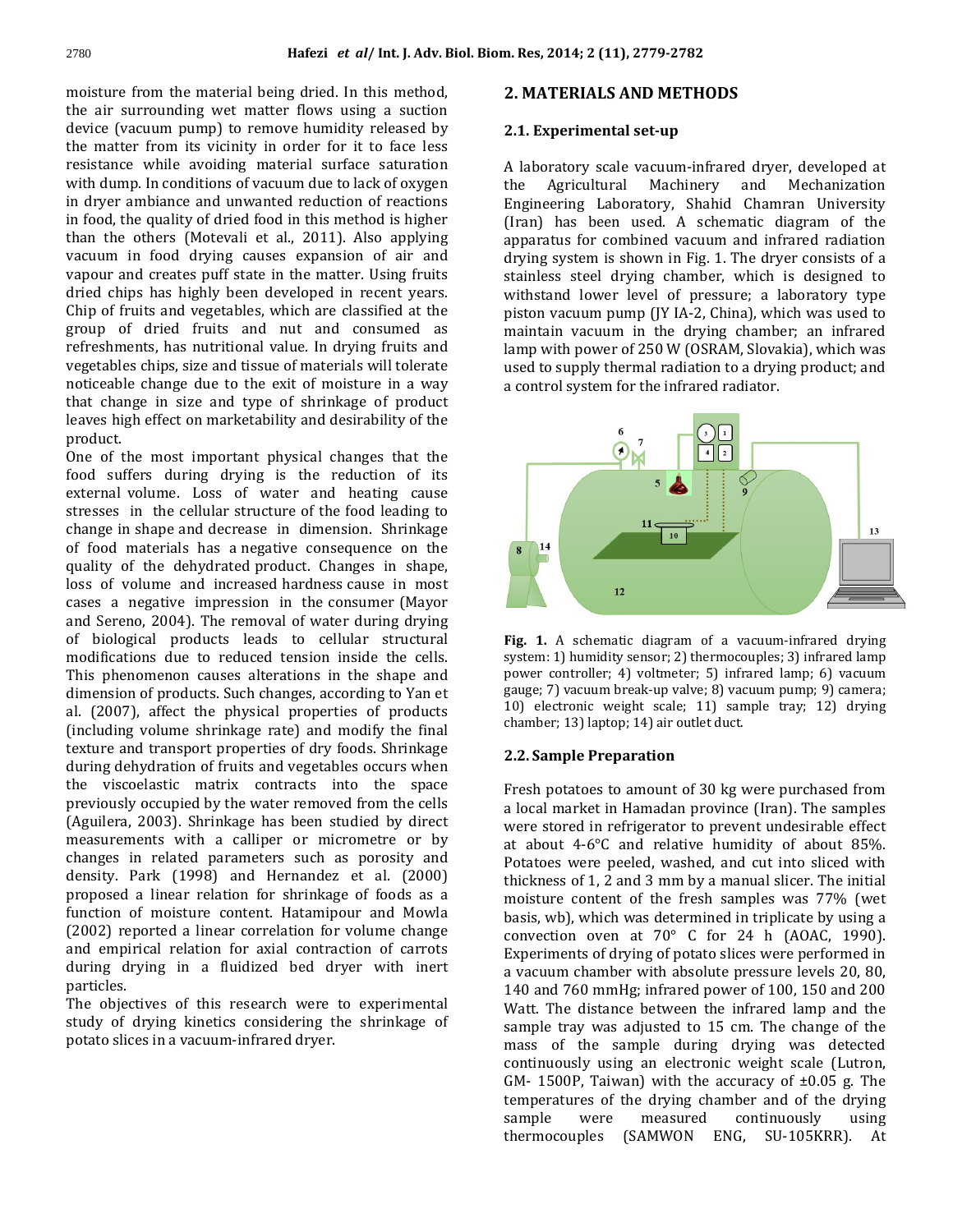**Hafezi** *et al/* Int. J. Adv. Biol. Biom<br>of experiments. relative humidity and 2 **Hafezi** *et al/* Int. J. Adv. Biol. Biom. Res, <br>experiments, relative humidity and **2.4. Me**<br>of the drving chamber were set on 35% nning of experiments, relative humidity and<br>beratures of the drying chamber were set on 35%<br>50°C. The drying experiments were performed until beginning of experiments, relative humidity and<br>temperatures of the drying chamber were set on 35%<br>and 50°C. The drying experiments were performed until<br>the sample moisture content of 6-7% (w.b.) was temperatures of the drying chamber were set on 35% **2.3.** Theoretical Principle<br>**2.3.** Theoretical Principle obtained.

#### 2.3. Theoretical Principle

mea.<br>**Theoretical Principle**<br>find a suitable mathematical model, the moisture or**etical Principle**<br>a suitable mathematical model, the moisture<br>data at different thickness, absolute pressure and infrared power were converted to the data at different thickness, absolute pressure<br>and infrared power were converted to the To find a suitable mathematical model, the moisture<br>content data at different thickness, absolute pressure<br>levels and infrared power were converted to the<br>moisture ratio (MR, dimension less) expression by using content data at different thickness, absolute pressure levels and infrared power were converted to the ratio (in moisture ratio (MR, dimension less) expression by using

$$
MR = \frac{M_t - M_e}{M_o - M_e}
$$
 (1)  
Here: MR is the moisture content ratio; M<sub>t</sub> is the

 $M_{\rho} - M_{\rho}$  (1)<br>Where: MR is the moisture content ratio; M<sub>t</sub> is the<br>moisture content at any drying time wet basis (kg <sub>water</sub>/kg ere: MR is the moisture content ratio; M<sub>t</sub> is the isture content at any drying time wet basis (kg <sub>water</sub>/kg <sub>materia</sub>); M<sub>e</sub> is the equilibrium moisture content wet Where: MR is the moisture content ratio; M<sub>t</sub> is the moisture content at any drying time wet basis (kg <sub>water</sub>/kg wet material); M<sub>e</sub> is the equilibrium moisture content wet basis (kg <sub>water</sub>/kg <sub>wet material</sub>); M<sub>0</sub> is t moisture content at any drying time wet basis (kg water/kg) e content at any drying time wet basis<br>i);  $M_e$  is the equilibrium moisture contains the equilibrium moisture contains (kg wet material);  $M_o$  is the initial in wet basis (kg water/kg wet material);

### m. Res, 2014; 2 (11), 2779-2782<br>2.4. Measurements of potato slices shrinkage Measurements of potato slices shrinkage<br>shrinkage percentage is a drving quality assessing

rements of potato slices shrinkage<br>age percentage is a drying quality assessing<br>and it must be least for better drying as it hage percentage is a drying quality assessing<br>in and it must be least for better drying as it<br>affects the rehydration quality of the dried The shri nkage percentage is a drying quality assessing<br>er and it must be least for better drying as it<br>affects the rehydration quality of the dried<br>The shrinkage percentage was calculated after parameter a nd it must be least for better drying as it<br>cts the rehydration quality of the dried<br>shrinkage percentage was calculated after<br>the size of the potato slices before and after directl directly affects the rehydration quality of the dried<br>product. The shrinkage percentage was calculated after<br>determining the size of the potato slices before and after<br>drying using liquid displacement method (Mohsenin. I. The shrinkage percentage was calculated after<br>ining the size of the potato slices before and after<br>using liquid displacement method (Mohsenin,<br>In this method for decrease of liquid absorption determining the size of the potato slices before and after<br>drying using liquid displacement method (Mohsenin,<br>1986). In this method for decrease of liquid absorption<br>by dried sample from the toluene was used. For each drying using liquid displacement method (Mohsenin, drying using liquid displacement method (Mohsenin,<br>1986). In this method for decrease of liquid absorption<br>by dried sample from the toluene was used. For each<br>measurement, three slices were randomly selected. this method for decrease of liquid absorption<br>ample from the toluene was used. For each<br>ent, three slices were randomly selected.<br>of potato slices at the end of drying process by dried sample from the toluene was used. For each<br>measurement, three slices were randomly selected.<br>Shrinkage of potato slices at the end of drying process<br>was calculated using the following equation (Koc et al., was calculated using the following equation (Koc et al.,  $($   $V)$ 2008).

2008).  
\n
$$
\% SKG = \left(1 - \frac{V}{V_0}\right) \times 100
$$
\n(2)  
\nWhere V<sub>0</sub> and V denote the initial and dried volume of

 $\begin{array}{c} V_0 \neq V_0 \end{array}$ <br>Where  $V_0$  and V denote the initial are the same potato slice, respectively. Research V<sub>0</sub> and V denote the initial and dried<br>**RESULTS AND DISCUSSION** the same potato slice, respectively.

#### **4. RESULTS AND DISCUSSION**

 $UITS AND DISCUSSION$ <br>regression is an approach for modelling the  $\bf{B}$  AND DISCUSSION<br>ession is an approach for modelling the<br>between a scalars dependent variable Y and ar regression is an approach for modelling<br>tionship between a scalars dependent variable Y<br>or more explanatory variables denoted X.

| <b>Model</b>      | <b>Unstandardized Coefficients</b> |                                  | <b>Standardized</b><br><b>Coefficients</b> | t        | Sig.  |
|-------------------|------------------------------------|----------------------------------|--------------------------------------------|----------|-------|
|                   | B                                  | <b>Std. Error</b>                | <b>Beta</b>                                |          |       |
| (Constant)        | 73.810                             | 3.472                            |                                            | 21.260   | 0.000 |
| <b>Thickness</b>  | 4.696                              | 0.913                            | 0.622                                      | 5.145    | 0.000 |
| Absolute pressure | $-0.002$                           | 0.014                            | $-0.019$                                   | $-0.160$ | 0.874 |
| <b>Power</b>      | $-0.058$                           | 0.018                            | $-0.381$                                   | $-3.154$ | 0.003 |
|                   |                                    | a. Dependent Variable: Shrinkage |                                            |          |       |

Table 1. Shows linear regression model to the three that the model to the three that the state of the three than  $\Gamma$ ise of results achieved over the three<br>Table 1. Shows linear regression model to<br>an empirical relationship between the use of results achieved over the three<br>Table 1. Shows linear regression model to<br>an empirical relationship between the<br>ratios measured using liquid displacement Repeate s; Table 1. Shows linear regression model to<br>
e an empirical relationship between the<br>
e ratios measured using liquid displacement<br>
and variable factors obtained. The regression determine an empirical relationship between the<br>shrinkage ratios measured using liquid displacement<br>method and variable factors obtained. The regression<br>model is a three-variable linear that Coefficient of shrinkage ratios measured using liquid displacement<br>method and variable factors obtained. The regression<br>model is a three-variable linear that Coefficient of<br>determination is 0.532 and implies that the model can method and variable factors obtained. The regression model is a three-variable linear that Coefficient of determination is 0.532 and implies that the model can ermination is  $0.532$  and implies that<br>plain 53.2 % of the volume ratio change<br>73.810 +  $(4.696*\text{T}) - (0.058*\text{IP})$  $exp<sub>tan</sub>$ 

 $Y = 73.810 + (4.696 * T) - (0.058 * IP)$ 

 $i = 10 + (4.696 \text{*T}) - (0.058 \text{*IP})$ <br>in this equation, T is the slice thickness, IP is the  $0 + (4.696 \text{*T}) - (0.058 \text{*IP})$ <br>this equation, T is the slice thickness<br>power and Y is the shrinkage value.

nd 3. Effect of thickness and infrared power on the<br>slices shrinkage shows. In that, with decrease of nd 3. Effect of thickness and infrared power on the<br>slices shrinkage shows. In that, with decrease of<br>thickness and also increase of infrared power, the Fig. 2 and 3. Effect of thickness and in<br>potato slices shrinkage shows. In th<br>sample thickness and also increase of<br>shrinkage percentage was decreased.